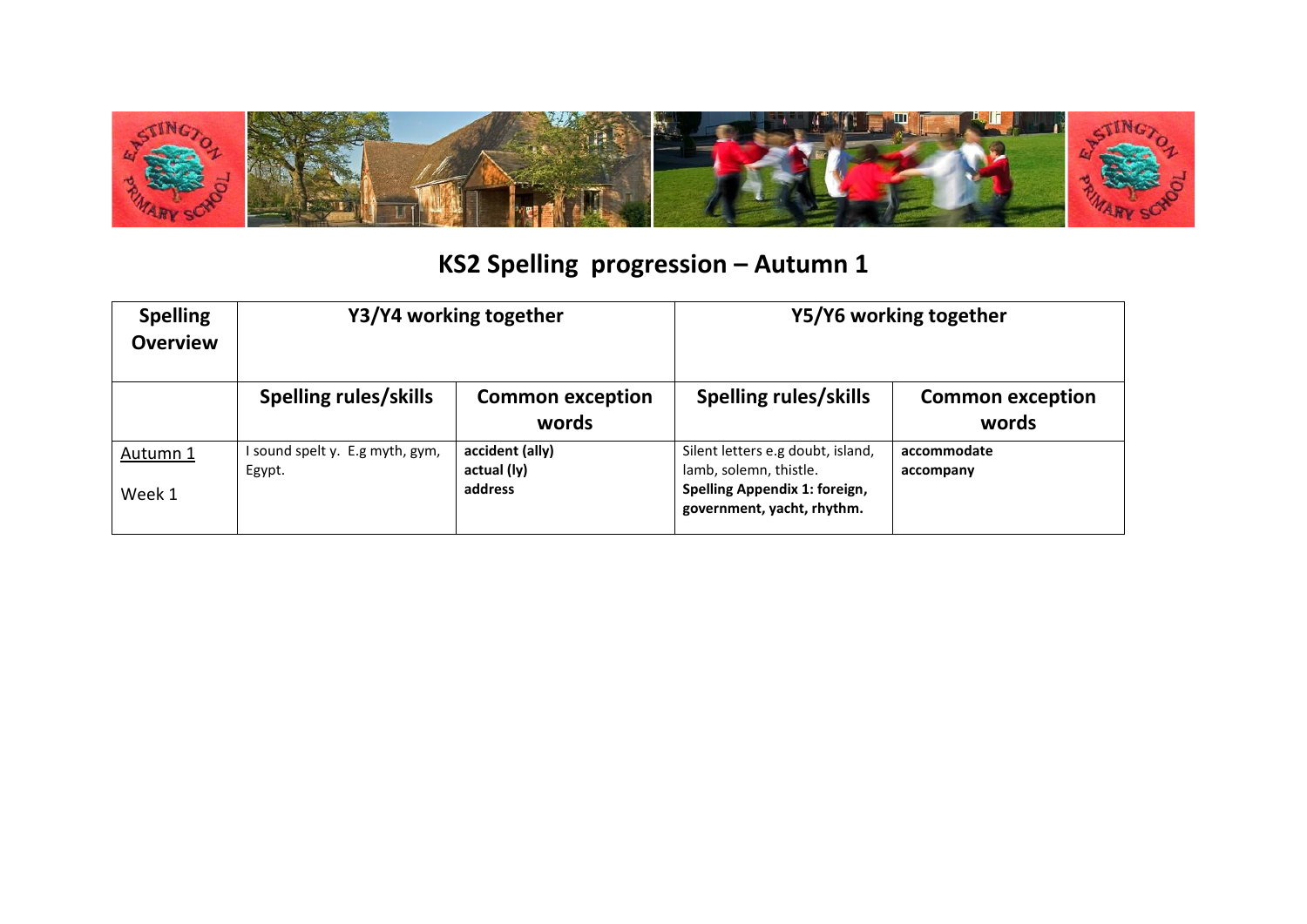| Week 2 | Prefixes - dis, mis, in. E.g<br>disappoint, disagree,<br>misbehave, mislead, inactive,<br>incorrect.<br>Spelling Appendix 1: appear,<br>believe, continue, heard.    | answer<br>arrive             | I before e. E.g deceive, receive,<br>perceive, ceiling.<br>Exceptions e.g protein,<br>caffeine, seize, either. Spelling<br>Appendix 1: achieve, ancient,<br>variety, sufficient, soldier,<br>mischievous, conscience. |                                    |
|--------|----------------------------------------------------------------------------------------------------------------------------------------------------------------------|------------------------------|-----------------------------------------------------------------------------------------------------------------------------------------------------------------------------------------------------------------------|------------------------------------|
| Week 3 | Prefixes - in, im, ir. E.g<br>immature, immortal,<br>impossible, irregular, irrelevant,<br>irresponsible.                                                            | bicycle<br>breath<br>breathe | Ough e.g ought, bought,<br>thought, nought, brought.<br><b>Spelling Appendix 1:</b><br>neighbour, thorough                                                                                                            | according<br>aggressive<br>amateur |
| Week 4 | Prefixes - sub, re, inter. E.g<br>subdivide, submarine,<br>submerge, redo, refresh,<br>return, interact, intercity,<br>international.<br>Spelling Appendix 1: group. | build<br>busy/business       | Ough e.g rough, tough, enough,<br>cough, though, although,<br>dough, through, plough, bough.                                                                                                                          | apparent<br>appreciate<br>attached |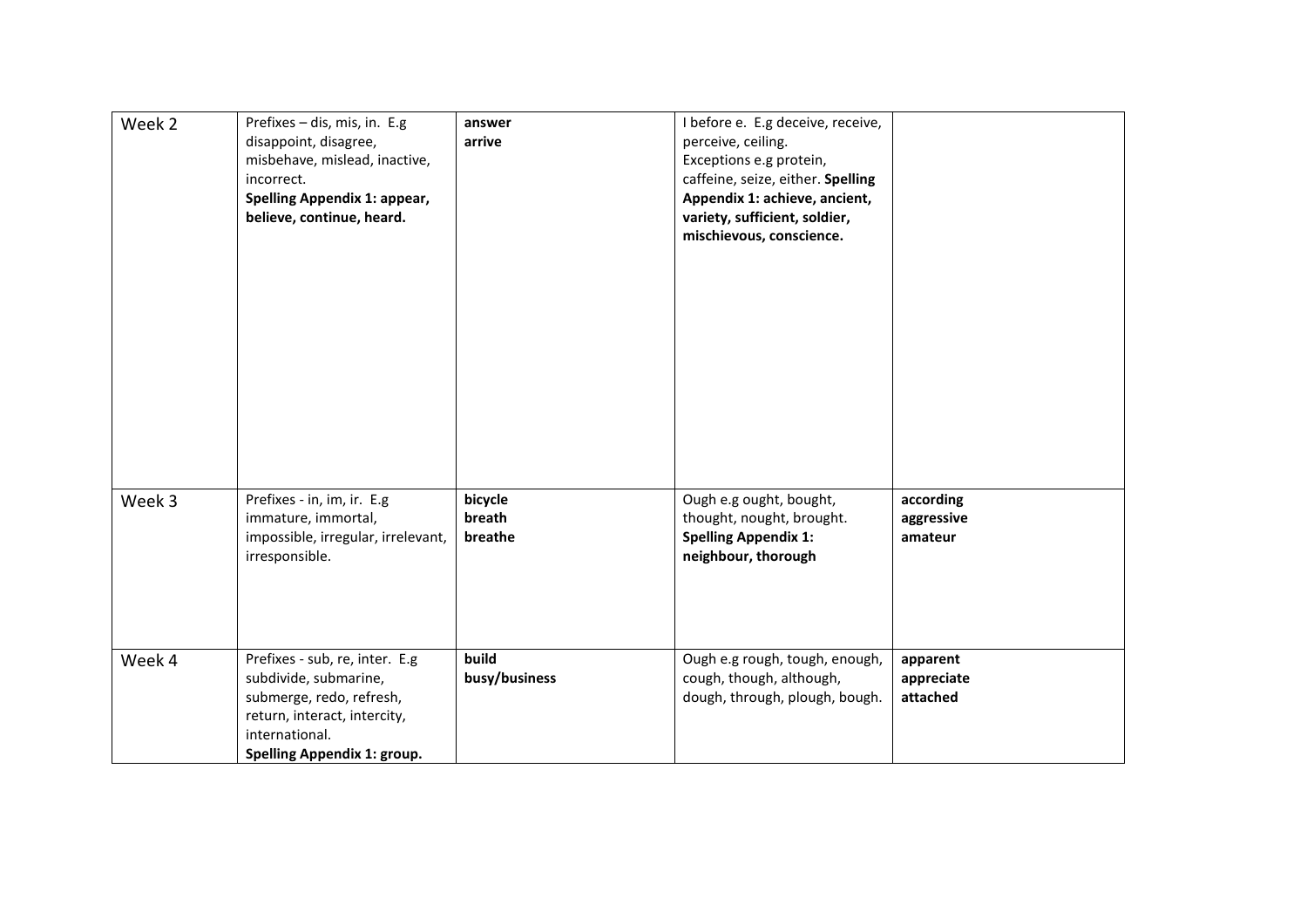| Week 5 | Prefixes $-$ super, anti, auto. E.g. | calendar | Hyphens e.g co-ordinate, re-          | available |
|--------|--------------------------------------|----------|---------------------------------------|-----------|
|        | supermarket, superman,               | caught   | enter, co-operate, co-own.            | average   |
|        | antiseptic, autograph.               |          |                                       | awkward   |
|        | Spelling Appendix 1: natural.        |          |                                       |           |
| Week 6 | Suffixes $-$ ation. E.g              | centre   | Suffixes $-$ cial, tial e.g official, | bargain   |
|        | information, adoration,              | century  | special, artificial, partial,         | bruise    |
|        | sensation, preparation.              | certain  | confidential, essential.              | category  |
|        |                                      |          | <b>Spelling Appendix 1:</b>           |           |
|        |                                      |          | especially.                           |           |

## **KS2 Spelling progression – Autumn 2**

| <b>Spelling</b><br><b>Overview</b> | Y3/Y4 working together                                                          |                                  | Y5/Y6 working together                                                                                                          |                                       |
|------------------------------------|---------------------------------------------------------------------------------|----------------------------------|---------------------------------------------------------------------------------------------------------------------------------|---------------------------------------|
|                                    | Spelling rules/skills                                                           | <b>Common exception</b><br>words | Spelling rules/skills                                                                                                           | <b>Common exception</b><br>words      |
| Autumn 2<br>Week 1                 | Adverbs $-$ ly. E.g sadly,<br>completely, usually, finally,<br>comically.       | circle<br>complete<br>consider   | Words ending in -able e.g<br>adorable, applicable,<br>considerable, tolerable.<br>Spelling Appendix 1: available,<br>vegetable. | cemetery<br>committee<br>communicate  |
| Week 2                             | Adverbs - ly. E.g gently, simply,<br>humbly, nobly, basically,<br>dramatically. |                                  | Words ending in -ably e.g<br>adorably, applicably,<br>considerably, tolerably.                                                  | community<br>competition<br>conscious |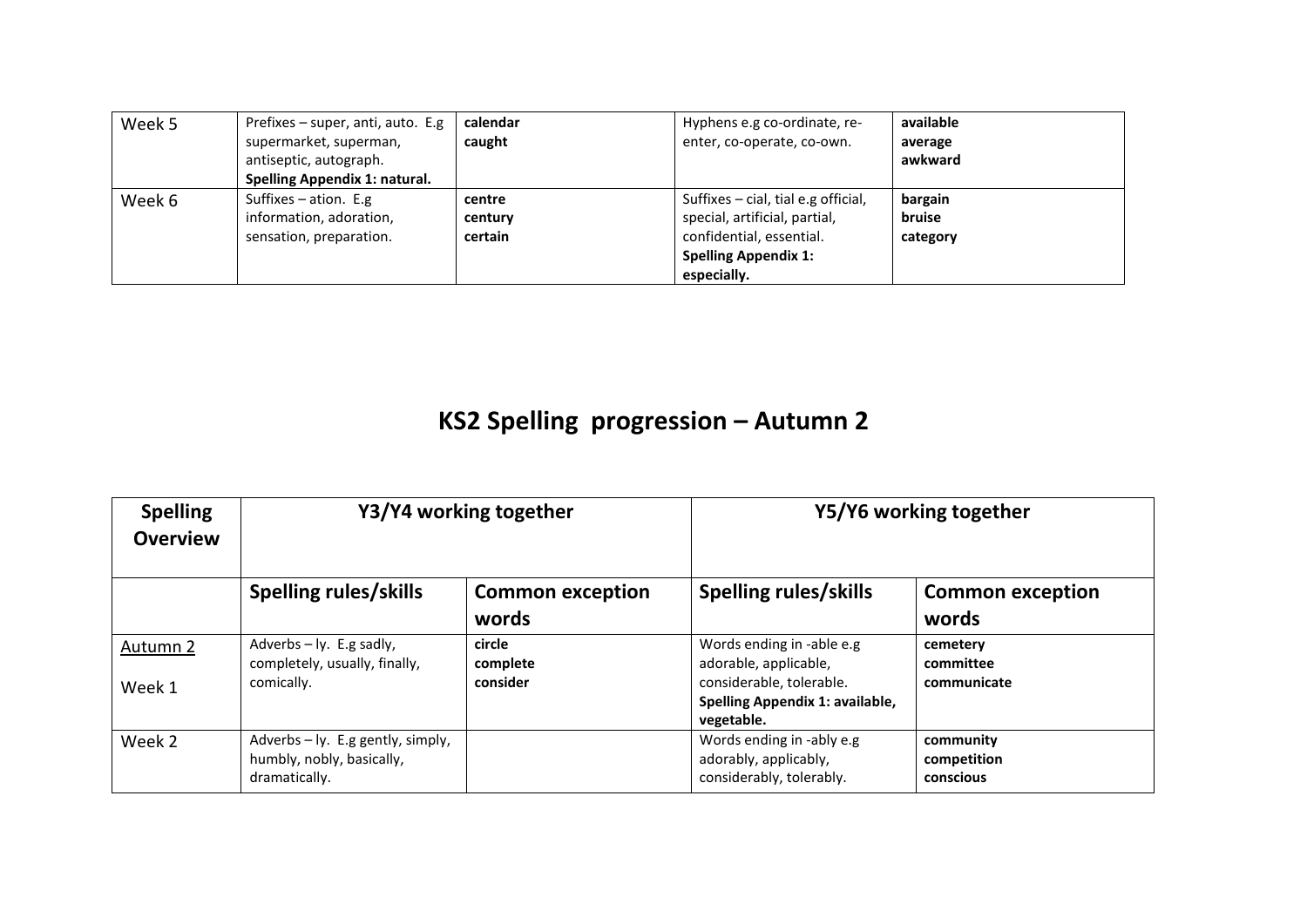|        | <b>Spelling Appendix 1:</b><br>accidentally, actually,<br>occasionally.                                                                                                                              |                                |                                                                                                                                                                    |                                          |
|--------|------------------------------------------------------------------------------------------------------------------------------------------------------------------------------------------------------|--------------------------------|--------------------------------------------------------------------------------------------------------------------------------------------------------------------|------------------------------------------|
| Week 3 | -ous e.g poisonous, dangerous,<br>mountainous, famous, various.                                                                                                                                      | continue<br>decide<br>describe | Words ending in -cious e.g<br>vicious, precious.<br>Words ending in -tious e.g<br>ambitious, cautious.                                                             | controversy<br>convenience<br>correspond |
| Week 4 | -ous e.g tremendous, enormous,<br>jealous, humorous, glamorous,<br>vigorous, courageous,<br>outrageous.<br><b>Spelling Appendix 1: various,</b><br>famous.                                           | different<br>difficult         | Adding suffixes beginning with a<br>vowel. E.g referring, referred,<br>preferring, preferred.<br>Spelling Appendix 1: rhyme,<br>occur, queue, persuade.            | criticise<br>curiosity                   |
| Week 5 | Sound spelt -ou e.g young,<br>touch, double, trouble.<br>Ending with -ue e.g league,<br>tongue, antique.<br>Spelling Appendix 1: enough,<br>favourite, group, through,<br>thought, although, though. |                                | Words ending in -ant e.g<br>observant, expectant, hesitant.<br>Words ending in -ancy e.g<br>expectancy.                                                            | definite<br>desperate<br>determined      |
| Week 6 | Words with sound spelt ch e.g<br>scheme, chorus, chemist, echo,<br>character.                                                                                                                        | early<br>earth<br>eight/eighth | -ent e.g innocent, decent,<br>frequent.<br>-ency e.g decency,<br>independency, frequency.<br><b>Spelling Appendix 1:</b><br>parliament, environment,<br>equipment. |                                          |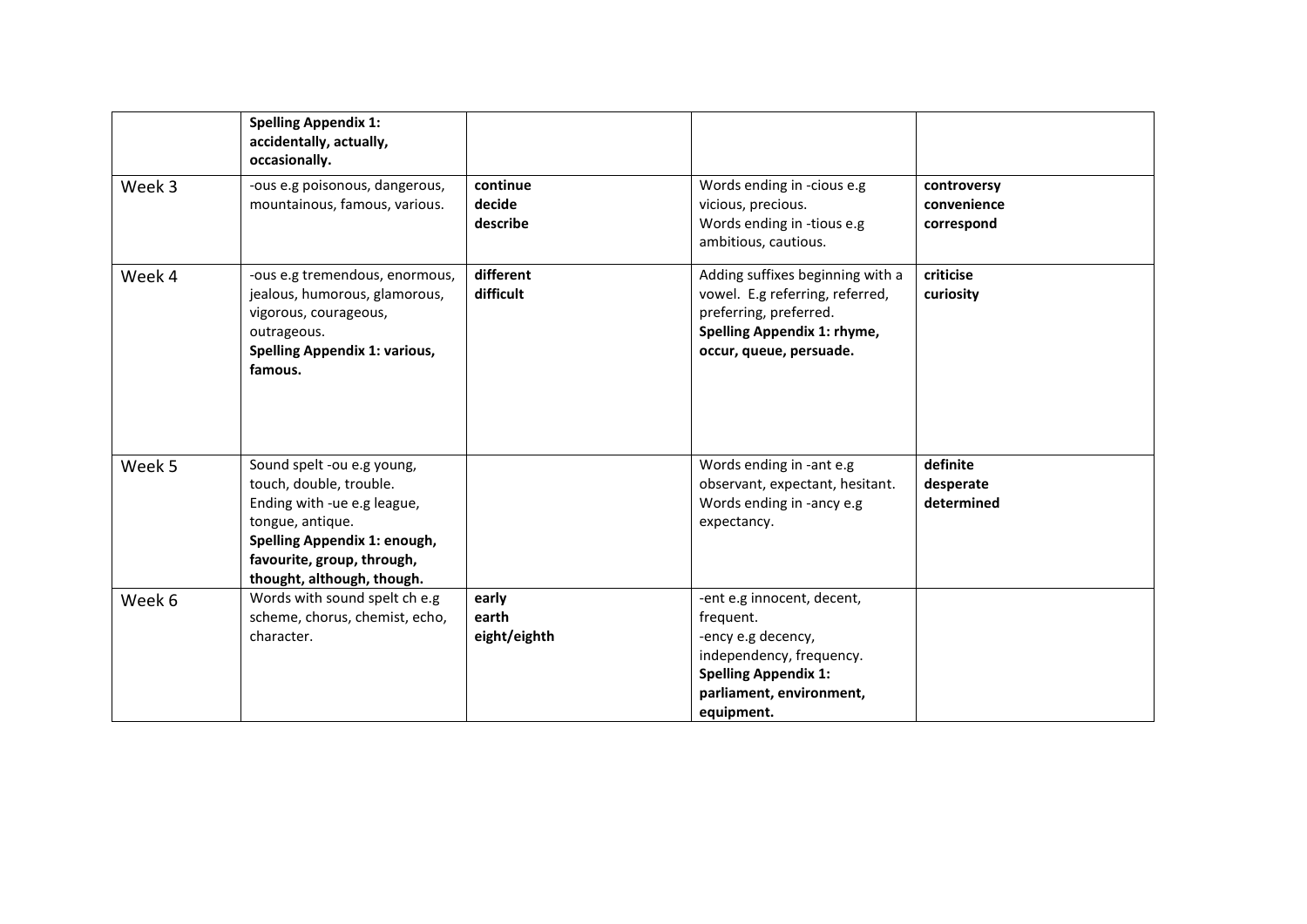## **KS2 Spelling progression – Spring Term 3**

| <b>Spelling</b><br><b>Overview</b> | Y3/Y4 working together                                                                                                                                          |                                          | Y5/Y6 working together                                                                                                                                                |                                       |
|------------------------------------|-----------------------------------------------------------------------------------------------------------------------------------------------------------------|------------------------------------------|-----------------------------------------------------------------------------------------------------------------------------------------------------------------------|---------------------------------------|
|                                    | Spelling rules/skills                                                                                                                                           | <b>Common exception</b><br>words         | Spelling rules/skills                                                                                                                                                 | <b>Common exception</b><br>words      |
| Spring 3<br>Week 1                 | -ssion e.g permission,<br>confession, discussion.<br>-sion e.g division, invasion,<br>expansion, extension.                                                     | exercise<br>experience<br>experiment     | Words ending in -ible e.g<br>possible, horrible, terrible,<br>visible, incredible.                                                                                    | develop<br>dictionary<br>disastrous   |
| Week 2                             | -tion e.g invention, injection,<br>action, hesitation.<br>-cian e.g musician, electrician,<br>magician.<br><b>Spelling Appendix 1:</b><br>possession, occasion. | extreme<br><b>February</b><br>forward(s) | Words ending in -ibly e.g<br>possibly, horribly, terribly,<br>visibly, incredibly, sensibly.<br><b>Spelling Appendix 1:</b><br>immediately, sincerely,<br>frequently. | embarrass<br>exaggerate               |
| Week 3                             | -sure e.g measure, treasure,<br>pleasure.<br>-ture e.g creature, furniture,<br>picture, nature.                                                                 | fruit<br>grammar<br>guard                | Continue as Week 2.                                                                                                                                                   | excellent<br>existence<br>explanation |
| Week 4                             | Homophones e.g ball/bawl,<br>berry/bury, brake, break,<br>fair/fare.                                                                                            | guide<br>heart<br>height                 | Homophones e.g advice/ advise,<br>device/devise, licence/license,<br>practice/practise,<br>prophecy/prophesy.                                                         | familiar<br>forty<br>guarantee        |
| Week 5                             | Homophones e.g groan/grown,<br>here/hear, heel/heal, knot/not,<br>mail/male.                                                                                    | history<br>imagine<br>increase           | Homophones e.g father/farther,<br>guessed/guest, heard/herd,<br>led/lead.                                                                                             | harass<br>hindrance<br>identity       |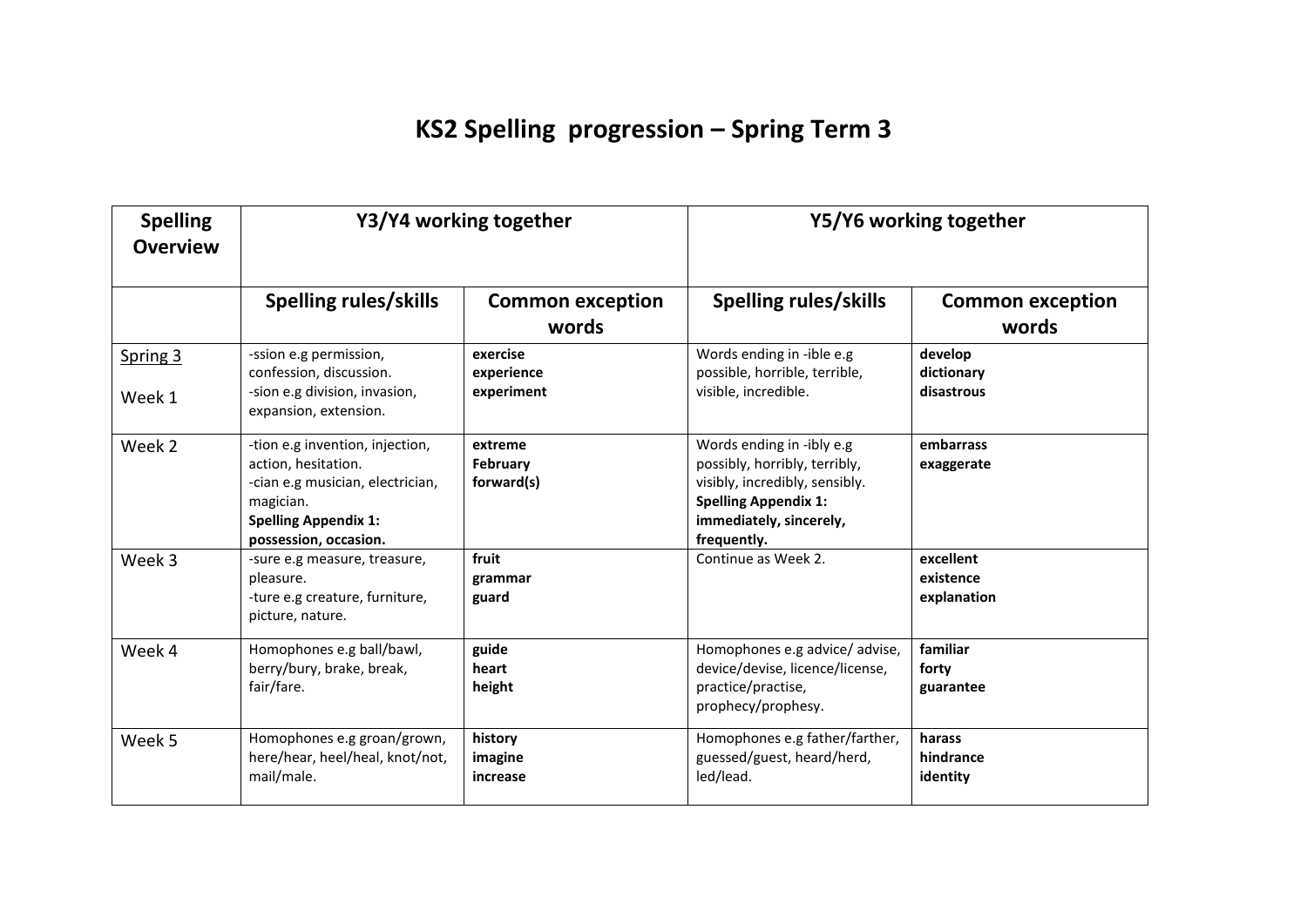| Week 6 | Homophones e.g meat/meet,       | important | Homophones e.g past/passed, | identity   |
|--------|---------------------------------|-----------|-----------------------------|------------|
|        | medal/meddle, peace/piece,      | interest  | aisle/isle, aloud/allowed,  | individual |
|        | rain/rein, scene/seen. Spelling | island    | affect/effect, alter/altar. | interfere  |
|        | Appendix 1: reign, weight.      |           | <b>Spelling Appendix 1:</b> |            |
|        |                                 |           | symbol/cymbal,              |            |
|        |                                 |           | muscle/mussel.              |            |

C3 follow the Y3/Y4 curriculum. C5 follow the Y5/Y6 curriculum. C4 split teach so the Y4 children access the Y3/Y4 curriculum and the Y5 children access the Y5/Y6 curriculum.

The skills/rules from Autumn Term 1 & 2/Spring Term 3 are repeated over Spring Term 4/Summer Term 5 & 6. Below are the common exception words which need to be taught in Spring 3/Summer 5&6 (typically 2-3 a week).

| Continuation of common exception words Y3/4 |  |
|---------------------------------------------|--|
| spring $2$ /summer 1+2                      |  |

| knowledge  |             |
|------------|-------------|
| learn      |             |
| length     | interrupt   |
| library    | language    |
| material   | leisure     |
| medicine   | lightning   |
| mention    | marvellous  |
| minute     | necessary   |
| naughty    | nuisance    |
| notice     | occupy      |
| often      | opportunity |
| opposite   | physical    |
| ordinary   | prejudice   |
| particular | privilege   |
| peculiar   | profession  |

**Continuation of common exception words Y3/4 Continuation of common exception words Y5/6 spring 2/summer 1+2 spring 2/summer 1+2**